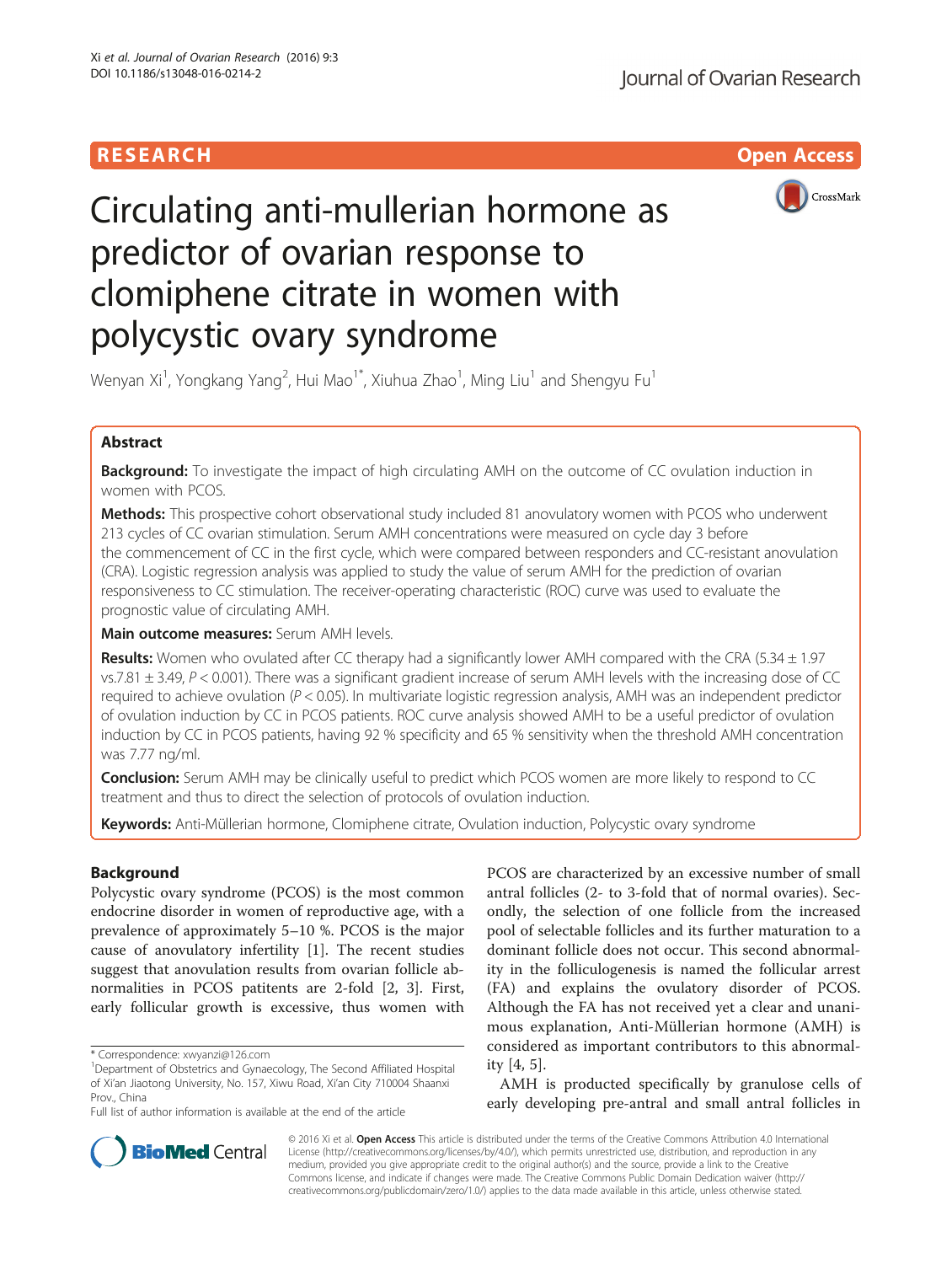the ovary. Serum AMH levels in women with PCOS are 2- to 3-fold higher than in ovulatory women with normal ovaries [\[6, 7](#page-6-0)], which corresponds to the 2- to 3-fold increase in the number of small follicles seen in PCOS. The increased AMH has been hypothesized may reduce follicle sensitivity to FSH and oestradiol production, thus preventing follicle selection, resulting in follicle arrest at the small antral phase with the failure of dominance.

At present, the treatment of oligo- or anovulatory infertility is referred to as induction of ovulation. Clomiphene citrate (CC) is the treatment of first choice for ovulation induction in anovulatory women with PCOS. There are 20–25 % of women, however, remain anovulatory after receiving CC medication [\[8](#page-6-0)] and the exact cause of CC failure in some patients remain uncertain. Indentifying factors that determine the response of women with PCOS to CC will help selecting patients who are likely to benefit from this treatment, thus avoiding fruitless treatment and improving success rates.

Recently, AMH has been characterized as a promising novel clinical marker of ovarian reserve and predicting ovarian response to gonadotrophins during in vitro fertilization (IVF) in women without PCOS [\[9](#page-6-0)–[11\]](#page-6-0). In PCOS women, we recent found AMH levels on day 3 of the IVF stimulation cycle still positively predict ovarian response to gonadotrophins [[12\]](#page-6-0). However, different from our study, the predictive meaning of AMH was considered different between women with and without PCOS, for the authors found circulating AMH levels were negatively correlated with ovarian response to gonadotrophins during ovary induction in PCOS women [[13\]](#page-6-0). Hence, the results of hitherto published studies are seemed not entirely in consensus. So we designed a study to investigate whether serum AMH has a role in predicting ovary response to CC treatment in a large cohort of infertile women with PCOS.

# Methods

# Patients

Subjects included 81 anovulatory women with PCOS who were referred to our department for ovulation induction between February 2012 and June 2014. The diagnosis of PCOS was based on the Rotterdam criteria, in which at least two of the following three criteria were met: oligomenorrhea or amenorrhea, hyperandrogenaemia, and sonographic appearance of polycystic ovaries [[14\]](#page-6-0). Oligomenorrhoea was defined as cycles lasting longer than 35 days. Amenorrhea was defined as cycles lasting longer than 6 months. Hyperandrogenism was diagnosed either clinically (acne/hirsutism) and/or biochemically (testosterone >0.7 ng/ml). The ovary was considered polycystic on ultrasound scan if it contained ≥12 follicles (2–9 mm in diameter) and/or measured >10 ml in volume. All patients presented with anovulatory cycles for at least 2 years. The inclusion criteria included: patients 35 years old or younger, BMI ≤30 kg/m without previous ovulation induction and partners with normal semen parameters. No PCOS patient had evidence of hyperprolactinemia, Cushing's syndrome, congenital adrenal hyperplasia or androgen-secreting tumors.

## Ethical approval

This study was approved by the Ethics Committee of The Second Affiliated Hospital of Xi an Jiaotong University. All participants provided their informed consent before their involvement in this study.

## Clomiphene citrate treatment

All women received an initial dose of 50 mg/d CC from cycle d3 until d7 after spontaneous or progestageninduced withdrawal bleeding. In the case of an absent ovarian response, daily dosage was increased to 100 mg in the following cycles. If ovulation occurred, the dose remained unaltered during subsequent cycles. First ovulation was used as the end point. The duration of all patients included in the study was at least three treatment cycles. Ovulation was assessed by midluteal serum progesterone measurement (levels >10 ng/ml indicating ovulation) combined with transvaginal sonographic monitoring of follicle growth until the appearance of a preovulatory follicle (mean diameter ≥18 mm) and subsequent follicle rupture. Responders were defined as patients who ovulated during CC therapy, independent of the dose administered. Failure to ovulate in three CC cycles despite stimulation with the maximum dose (100 mg/d) was referred to as CC-resistant anovulation (CRA). Clinical pregnancy was defined as the presence of a gestational sac with cardiacactivity as detected by transvaginal ultrasound after 35 days of ovulation.

# Hormone assays

Blood samples were collected on cycle day 3 before the commencement of CC in the first cycle of treatment to measure baseline serum concentrations of AMH. AMH was measured by using a second-generation enzymelinked immunosorbent assay (ELISA) (Immunotech Beckman Coulter Laboratories, Villepinte, France). The analytical sensitivity of this assay is 0.14 ng/mL. Intraand inter-assay coefficients of variation were ≤12.3 and  $≤14.2$  %, respectively.

Serum other hormonal concentrations including luteinizing hormone (LH), follicle stimulating hormone (FSH), testosterone (T), insulin and progesterone were measured using electrochemiluminescence immunoassay (Roche Diagnostics GmbH, Mannheim, Germany). Insulin resistance, defined by the homeostasis model assessment insulin resistance index (HOMA-IR), was calculated using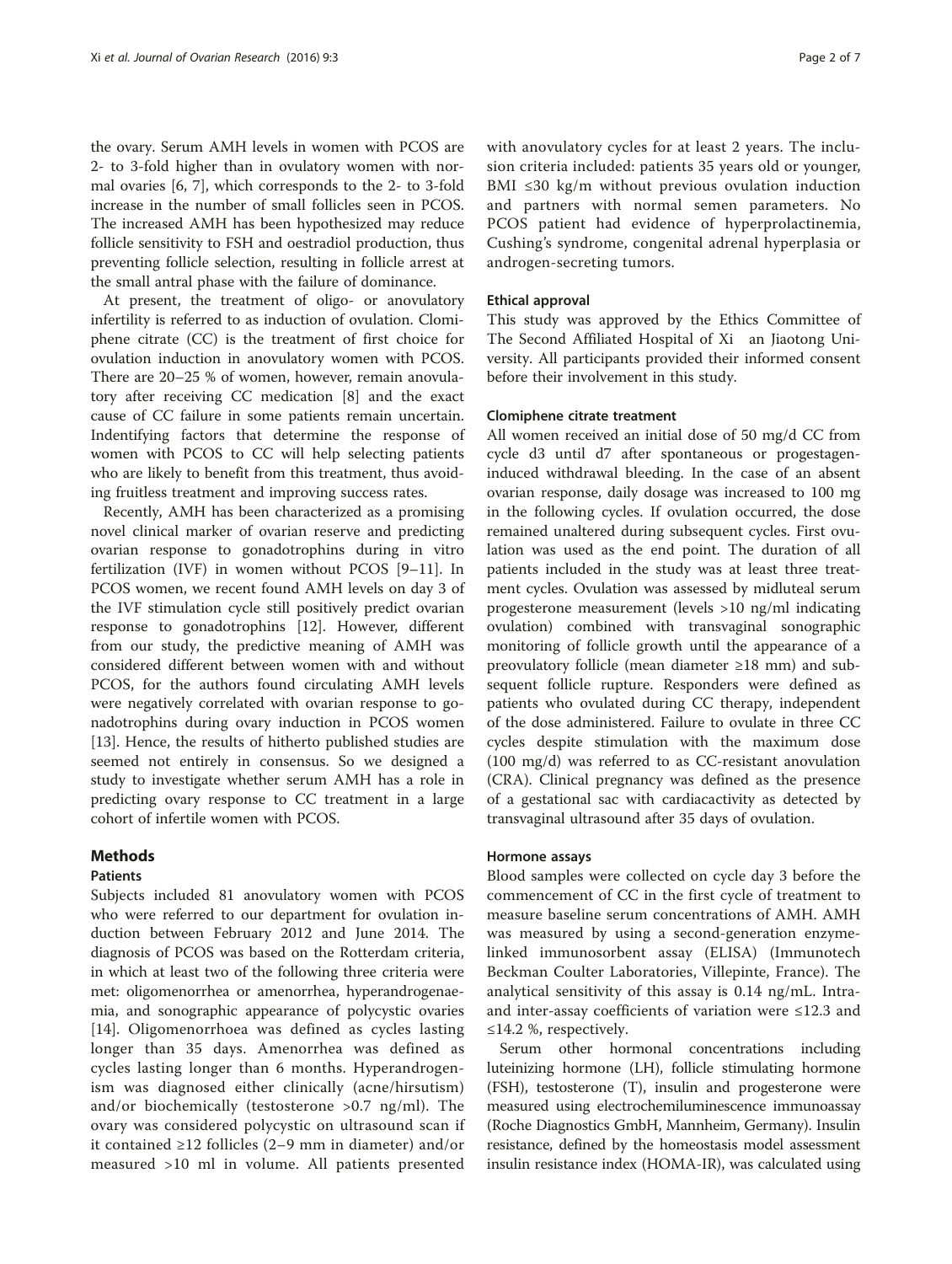the following equation:  $HOMA-IR =$  fasting insulin  $(IU/$ ml)  $\times$  fasting glucose (mmol/L)/22.5 [[15](#page-6-0)].

## Transvaginal scan

In the same morning of the blood tests, a transvaginal ultrasound scan was performed to assess the ovarian volume (milliliters), and antral follicles count (AFC). The volume of each ovary was calculated by measuring the ovarian diameters (D) in three perpendicular directions and applying the formula for an ellipsoid:  $D1 \times D2 \times$  $D3 \times 0.5236$ . For the determination of the AFC, we calculated small follicles with a diameter between 2 and 9 mm, following the recommendations as described previously [\[16\]](#page-6-0).

## Statistical analysis

The Statistical Package for Social Sciences (SPSS 17.0, Chicago) was used for statistical analysis. Differences between responders and nonresponders were tested using the t-test, nonparametric test (Mann–Whitney U) and χ2-test as appropriate. Spearman's correlation coefficient was calculated to evaluate the relation of AMH to other characteristics of PCOS. Using the results of the ROC analysis, we defined an appropriate threshold level for AMH and determined the sensitivity and specificity of that threshold. Logistic regression analysis was applied to study the value of serum AMH and other study variables for the prediction of ovarian responsiveness to CC stimulation.  $P < 0.05$  was considered statistically significant. Multiple logistic regression analysis with forward selection of parameters was applied with  $P < 0.10$  for entry.

# Results

The study included 81 anovulatory women with PCOS who received 213 cycles of CC ovulation induction. Patient characteristics are shown in Table 1. Of the 81 women included in the study, 43 (53.1 %) ovulated during ovulation induction with CC 50 mg/d. This number increased to 52 (64.2 %) after increasing CC dose up to the100 mg/d, 29(35.8 %) remaining anovulatory were considered CRA (Fig. [1](#page-3-0)). A total of 26(32.1 %) women conceived during up to three cycles of CC treatment. Of the 213 CC cycles, ovulation occurred in 114 cycles (53.5 %) and pregnancy in 26 cycles (12.2 %).

Women were divided into two groups based on their response to clomiphene citrate treatment: CC responders  $(n = 52)$  and CRA  $(n = 29)$ . Patients who ovulated had a significantly lower serum AMH concentration compared with nonresponders  $(5.34 \pm 1.97 \text{ vs.} 7.81 \pm 3.49, P < 0.001)$ . AFC and ovarian volume from responders group were statistically significantly lower than from the CRA group  $(P < 0.05)$ . There were no significant differences between the groups in mean age, BMI, FSH, LH, LH/FSH, T and HOMA-IR (Table 1). In addition, patients who conceived had a significantly lower serum AMH concentrations compared with that of those who did not conceive  $(4.81 \pm 2.06$ vs. 6.89 ± 2.95 ng/ml, P < 0.01) (Table [2\)](#page-3-0). When CCresistant patients were excluded from analysis of pregnancy, serum AMH concentrations were comparable in women achieving pregnancy  $(n = 26)$  and those not conceiving  $(n = 26)$  (4.81 ± 2.06 ng/ml vs 5.67 ± 1.76 ng/ml,  $P > 0.05$ ).

Spearman's correlations between serum AMH concentrations and other characteristics of PCOS showed AMH significantly correlated with serum LH ( $r = 0.253$ ,  $P < 0.05$ ), ovarian volume  $(r = 0.297, P < 0.01)$  and AFC  $(r = 0.296,$  $P < 0.01$ ). No statistically significant correlation between

Table 1 Baseline characteristics of 81 anovulatory women with PCOS who received CC ovulation induction, and separated for women who do (responders) or do not ovulate (CRA) after CC induction of ovulation

| All participants | CC responders    | <b>CRA</b>       | $P$ value |
|------------------|------------------|------------------|-----------|
| $n = 81$         | $n = 52$         | $n = 29$         |           |
| $26.62 \pm 2.53$ | $26.98 \pm 2.48$ | $25.97 \pm 2.53$ | NS.       |
| $23.79 \pm 2.78$ | $23.53 \pm 2.81$ | $24.24 \pm 2.71$ | <b>NS</b> |
| $8.29 \pm 2.37$  | $8.01 \pm 2.29$  | $8.77 \pm 2.49$  | <b>NS</b> |
| $5.73 \pm 1.19$  | $5.79 \pm 1.28$  | $5.62 \pm 1.03$  | <b>NS</b> |
| $1.52 \pm 0.59$  | $1.46 \pm 0.58$  | $1.63 \pm 0.62$  | <b>NS</b> |
| $0.56 \pm 0.25$  | $0.55 \pm 0.23$  | $0.58 \pm 0.29$  | <b>NS</b> |
| $3.18 \pm 1.92$  | $3.11 \pm 2.16$  | $3.31 \pm 1.41$  | <b>NS</b> |
| $10.43 \pm 1.58$ | $9.7 \pm 1.32$   | $10.49 \pm 1.74$ | < 0.05    |
| $16.11 \pm 3.71$ | $15.44 \pm 3.17$ | $17.31 \pm 4.33$ | < 0.05    |
| $6.22 \pm 2.8$   | $5.34 \pm 1.97$  | $7.81 \pm 3.49$  | < 0.001   |
|                  |                  |                  |           |

Note: Values are mean ± SD unless otherwise indicated

CRA CC-resistant anovulation, BMI body mass index, LH luteinizing hormone, FSH follicle stimulating hormone, T testosterone, HOMA-IR the homeostasis model assessment insulin resistance index, AFC antral follicles count, AMH antimüllerian hormone, NS Not statistially significant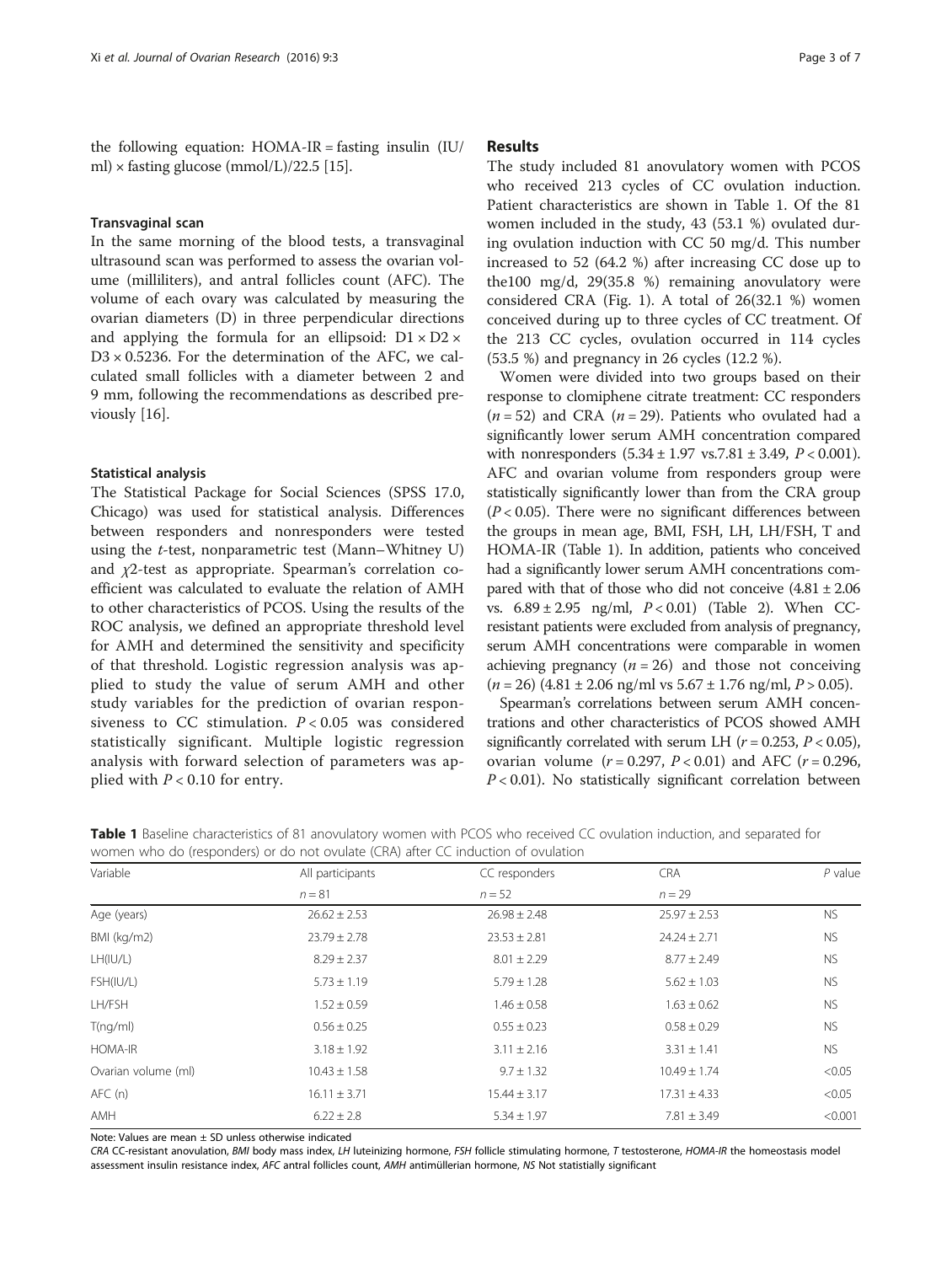<span id="page-3-0"></span>

serum AMH and BMI, FSH, LH/FSH, T and HOMA-IR could be found (Table 3). Univariate logistic regression analysis showed that AMH, AFC and ovarian volume were significant predictors of ovarian response to CC stimulation. For the multivariate logistic regression analysis using stepwise forward selection on all variables, AMH was selected in the final model, while mean ovarian volume and AFC were not (date were not shown).

Figure 2 presents ROC for the sensitivity and specificity of the AMH at different levels in predicting no ovulation after CC therapy. The AMH shows a ROCAUC of 0.813 for no ovulation, indicating a useful potential for predicting CRA. Considering a serum AMH concentration of 7.77 ng/ml as cut-off,

Table 2 Comparison the characteristics of PCOS women who conceived on CC treatment ( $n = 26$ ) and those who did not conceive  $(n = 55)$ 

| COTICLIVE $(11 - 33)$ |                  |                  |           |  |
|-----------------------|------------------|------------------|-----------|--|
|                       | Pregnant         |                  | $P$ value |  |
|                       | $n = 26$         | $n = 55$         |           |  |
| Age (years)           | $27.08 \pm 2.23$ | $26.40 \pm 2.65$ | <b>NS</b> |  |
| BMI (kg/m2)           | $23.46 \pm 2.83$ | $23.94 \pm 2.77$ | <b>NS</b> |  |
| LH(IU/L)              | $8.05 \pm 2.12$  | $8.40 \pm 2.50$  | <b>NS</b> |  |
| FSH(IU/L)             | $5.55 \pm 1.3$   | $5.82 \pm 1.14$  | <b>NS</b> |  |
| LH/FSH                | $1.55 \pm 0.65$  | $1.51 \pm 0.57$  | <b>NS</b> |  |
| T(nq/ml)              | $0.55 \pm 0.22$  | $0.58 \pm 0.27$  | <b>NS</b> |  |
| <b>HOMA-IR</b>        | $3.02 \pm 1.35$  | $3.27 \pm 2.69$  | <b>NS</b> |  |
| Ovarian volume (ml)   | $9.52 \pm 1.28$  | $10.27 \pm 1.48$ | < 0.05    |  |
| AFC(n)                | $15.04 \pm 2.82$ | $16.62 \pm 3.98$ | <b>NS</b> |  |
| AMH                   | $4.81 + 2.06$    | $6.89 + 2.95$    | < 0.01    |  |
|                       |                  |                  |           |  |

Table 3 Spearman's correlations between plasma AMH and other factors in women with PCOS

| Variable            | r        | $P$ value |
|---------------------|----------|-----------|
| Age (years)         | $-0.012$ | <b>NS</b> |
| BMI (kg/m2)         | 0.027    | <b>NS</b> |
| LH (IU/L)           | 0.253    | < 0.05    |
| FSH(IU/L)           | $-0.06$  | <b>NS</b> |
| LH/FSH              | 0.207    | <b>NS</b> |
| T(nq/ml)            | 0.065    | <b>NS</b> |
| <b>HOMA-IR</b>      | 0.016    | <b>NS</b> |
| Ovarian volume (ml) | 0.297    | < 0.01    |
| AFC(n)              | 0.296    | < 0.01    |

the sensitivity and specificity of predicting no ovulation were 92 and 65 % respectively. With this cut-off (7.77 ng/ml), the outcomes of CC ovarian stimulation were compared between cycles with high AMH vs. low AMH levels. Patients with AMH levels less than 7.77 ng/ml had significantly higher ovulation and pregnancy rates than those with AMH of 7.77 ng/ml or greater. In addition, patients with high AMH levels had significantly higher LH, ovarian volume and AFC (Table [4](#page-4-0)).

# AMH and dose of CC

The mean serum concentration of AMH was compared between PCOS patients who responded to CC 50 mg ( $n = 43$ ) vs those who responded to the higher dose 100 mg  $(n = 9)$ . The results showed a significant

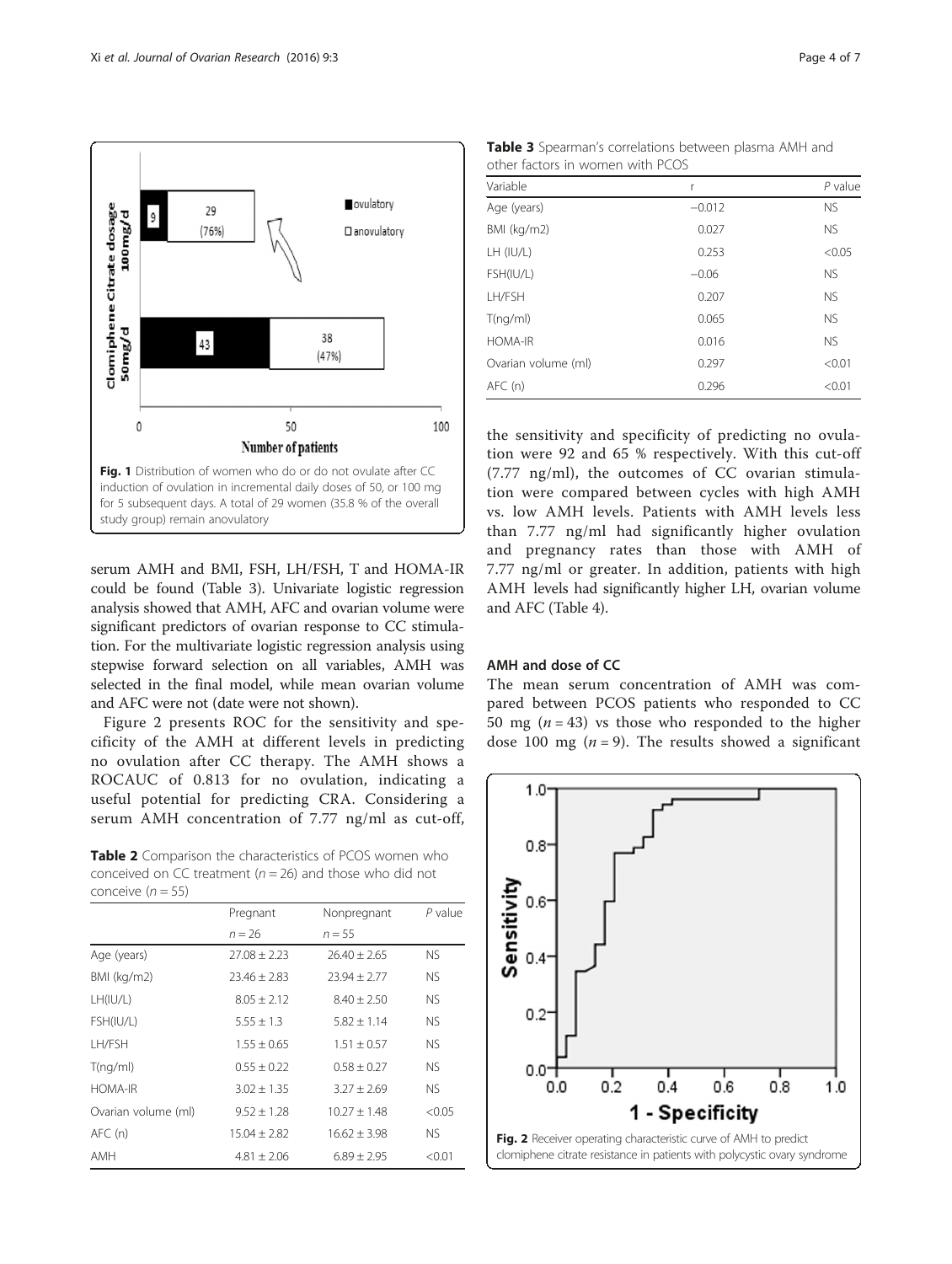|                     | AMH <7.77 ng/ml<br>$n = 59$ | AMH ≥7.77 ng/ml<br>$n = 22$ | $P$ value | PPV  | <b>NPV</b> |
|---------------------|-----------------------------|-----------------------------|-----------|------|------------|
|                     |                             |                             |           |      |            |
| Age (years)         | $26.68 \pm 2.31$            | $26.45 \pm 3.08$            | NS.       |      |            |
| BMI (kg/m2)         | $23.54 \pm 2.80$            | $24.45 \pm 2.67$            | NS.       |      |            |
| LH(IU/L)            | $7.92 \pm 2.26$             | $9.28 \pm 2.43$             | < 0.05    |      |            |
| FSH(IU/L)           | $5.73 \pm 1.16$             | $5.73 \pm 1.29$             | NS.       |      |            |
| LH/FSH              | $1.45 \pm 0.55$             | $1.72 \pm 0.66$             | <b>NS</b> |      |            |
| T(nq/ml)            | $0.56 \pm 0.22$             | $0.56 \pm 0.33$             | <b>NS</b> |      |            |
| HOMA-IR             | $3.12 \pm 2.09$             | $3.24 \pm 1.39$             | NS.       |      |            |
| Ovarian volume (ml) | $9.72 \pm 1.31$             | $10.69 \pm 1.82$            | < 0.01    |      |            |
| AFC(n)              | $15.24 \pm 3.06$            | $18.45 \pm 4.31$            | < 0.01    |      |            |
| Ovulation/patient   | 46/81(57 %)                 | 6/81(7%)                    | < 0.001   | 88.5 | 55.2       |
| Pregnancy/patient   | 23/81(28 %)                 | 3/81(4%                     | < 0.01    | 88.4 | 34.5       |

<span id="page-4-0"></span>Table 4 Comparison of PCOS women with high vs low AMH using a cutoff value of 7.77 ng/ml

 $(P<0.05)$  increase of serum AMH level with the increasing dose of CC (Table 5).

# **Discussion**

Since the increased AMH would impair the action of FSH and contribute to the FA of PCOS, this evidence has led us to hypothesise that there is a subgroup of women with PCOS who have the higher levels of AMH and who are the more resistant to CC treatment. In this study, we really proved that patients with high AMH level are less likely to respond to CC treatment. Furthermore, we have identified a cut-off level of AMH (7.77 ng/ml), above which the chances of ovulation seem to be significantly reduced. These observations suggest that high AMH values reflect more impaired disruption in folliculogenesis and granulosa cell function.

However, it may seem paradoxical that serum AMH concentrations are known to positively predict ovarian response to gonadotrophin stimulation during IVF. For women with high AMH levels are considered to predict excessive ovarian response to gonadotropin. Meanwhile, low AMH levels indicative of a diminished ovarian reserve, is associated with poor response [\[17, 18](#page-6-0)]. Amer SA et al. [\[13](#page-6-0)] explained the contradiction may be due to the different spectrum of circulating AMH in women with and without PCOS. Since AMH levels were significantly increased in women with PCOS, they considered

Table 5 Serum AMH concentrations in PCOS patients achieving ovulation on different doses of CC

| Dose<br>(mq) | Clinical outcome    | AMH             | $P$ value                        |           |
|--------------|---------------------|-----------------|----------------------------------|-----------|
|              | Not ovulated, n (%) | Ovulated, n (%) | levels<br>achieving<br>ovulation |           |
| 50           | 38 (46.9)           | 43 (53.1)       | $5.07 + 1.8$                     |           |
| 100          | 29(76.3)            | 9(23.7)         | $6.64 + 2.34$                    | $<$ 0.05* |

Note: \*The mean AMH levels was compared between PCOS patients who responded to CC 50 mg vs those who responded to the dose 100 mg

levels above the optimum AMH values are associated with poor ovarian response to stimulation. It is interesting to note that, in contrast to Amer SA's opinion, Kaya et al. [\[19](#page-6-0)] and our previous study [\[12\]](#page-6-0) found a positive association between serum AMH levels and ovarian responsiveness to gonadotrophins during IVF in women with PCOS. In that study as serum AMH levels increased, an increase in estrodiol levels on the day of hCG administration and the number of retrieved oocytes were observed, while the total dose of the gonadotrophins was significantly decreased. Thus, we suppose the predictive role of AMH is different in ovarian responsiveness to ovulation induction with CC and ovarian hyperstimulation with gonadotrophins for IVF treatment, because the goal of stimulation in women with anovulation is different than that in women undergoing IVF.

It is sopposed that in anovulatory women with PCOS, increasing the serum FSH level may reduce the AMH excess, thus relieving its inhibition on the follicular growth, and allowing the emergence of a dominant follicle [\[20\]](#page-6-0). In ovulation induction the aim should be to achieve the ovulation of a single follicle, CC thus constitutes the first line treatment of choice in PCOS women. Chronic low-dose gonadotrophins (with a starting dose 37.5 or 50U daily) have been used to stimulate ovulation in women who fail to ovulate with CC. However, both CC and low-dose gonadotrophins make the serum FSH levels increased gently and may be not enough to reduce intra-ovarian AMH to a level consistent with resumption of ovulation in women with high AMH level. Therefore, as expected the patient with higher AMH were more deeply inhibited and more likely to remain anovulatory after ovulation induction. The aim of IVF treatment, however, is normally designed to promote multifollicular development and as such will usually employ higher doses of FSH (with a starting dose at least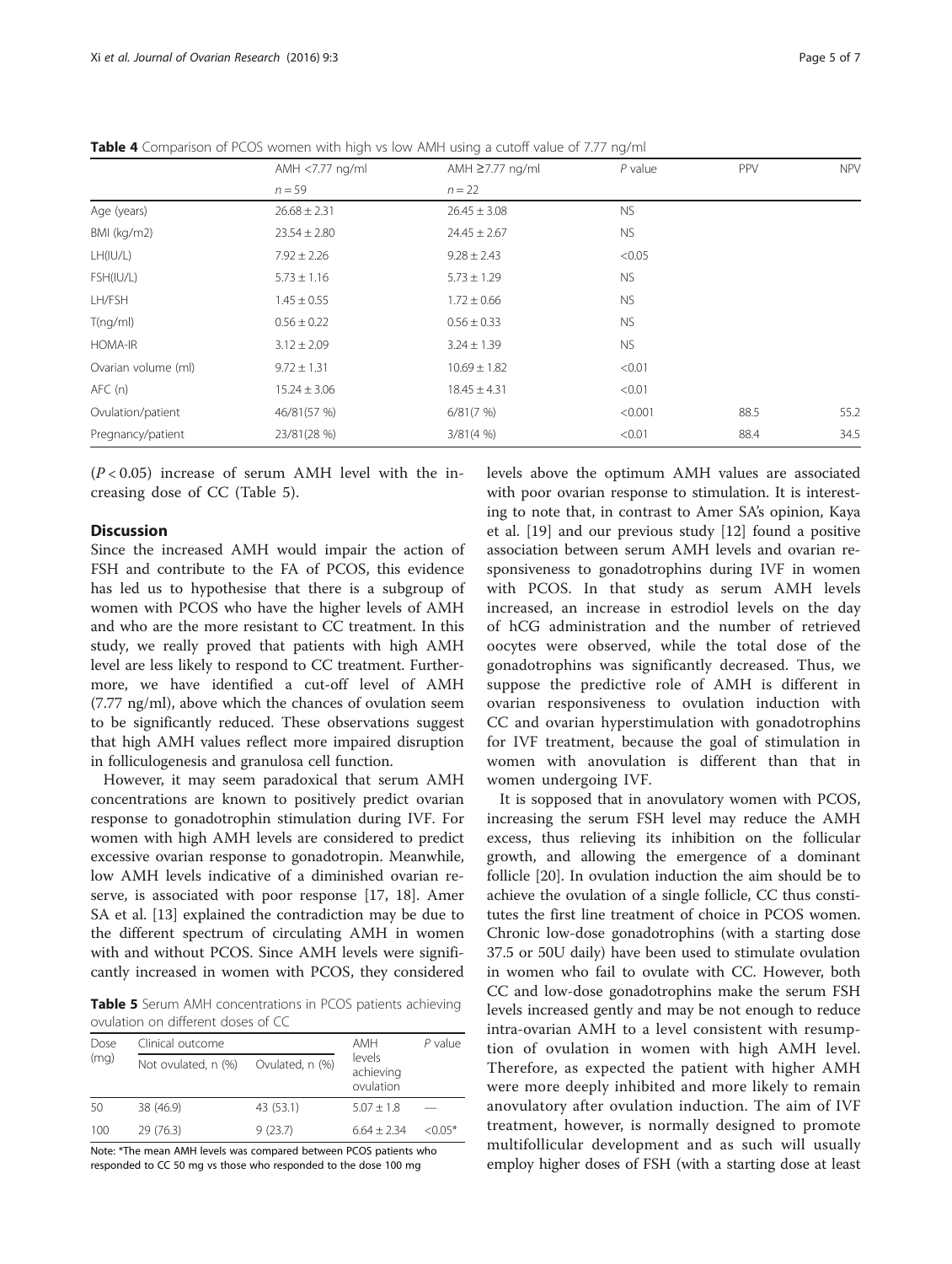112.5U daily) than those used for ovulation induction. When the 'threshold' level of FSH for follicular growth is quickly exceeded and follicle arrest from AMH inhibition was relieved, resulting in an early visualization of multiple dominant follicles development.

Our findings are consistent with previous study by Mahran A and co-workers [\[21\]](#page-6-0) who have evaluated the impact of circulating AMH on the success rates of CC ovulation induction in 60 women with anovulatory PCOS receiving 187 cycles of treatment, and found circulating AMH levels to be negatively correlated with the chances of ovulation. Simially, Amer SA et al. [[13](#page-6-0)] have evaluated the impact of circulating AMH on the outcome of ovarian stimulation in 20 women with anovulatory PCOS undergoing 34 cycles of gonadotrophin treatment. They found circulating AMH levels to be negatively correlated with ovarian response to human menopausal gonadotrophin. On the other hand, our findings concur with those of El-Halawaty et al. [[22\]](#page-6-0), in that AMH levels were significantly higher in responders to CC therapy when compared to non-responder. However, their findings included a subgroup of obese PCOS women receiving a high dose of CC (150 mg/d). Only 25 % of participants in that study ovulated in response to the high CC in first cycle, which is much lower than the majority of publications reporting ovulation rates of 75–80 % after CC treatment [[8\]](#page-6-0).

AMH was reported to be one of the local inhibitors of FSH action by decreasing granulosa cell sensitivity to FSH [\[23](#page-6-0), [24](#page-6-0)], since the antral follicles from AMH knockout mice are more sensitive to FSH than those from the wild type [\[25](#page-6-0)]. This effect of AMH was mainly the result of inhibited aromatase activity in granulosa cell. In keeping with this study, an inhibitory effect of AMH on FSH- induced aromatase mRNA expression and estradiol production has been shown in human GLCs [\[26](#page-6-0)]. Similarly, the inverse relationship between AMH and estradiol has also been found in PCOS women [\[6](#page-6-0)]. The fact that AMH is inhibitory to factors required for follicle growth and subsequently selection process of the dominant follicle [[3\]](#page-6-0), thus it is not surprising that AMH is a negatively predictive factor for ovarian response to CC therapy in PCOS women.

It is of note that AMH, LH, AFC and ovarian volume are closely related. Furthermore, AFC and ovarian volume were significantly higher in the CRA group compared with responder. These may therefore be confounding factors that could have an influence on responsiveness to CC. So we have used multiple logistic regression analysis to determine which of these factors is an independent predictor of ovulation. The analysis has shown that AMH serum level is the best overall predictor of ovarian response to CC treatment.

In current study, the AMH levels were significantly higher in non-pregnancy compared with pregnancy group. However, this difference was disappeared when CC-resistant women were excluded from the analyses. This may be due to the fact that most CC resistant patients in this study had relatively higher AMH were excluded from the non-pregnancy group.

In the present study, we found serum AMH levels with a threshold of 7.77 ng/ml had a sensitivity of 92 % and specificity of 65 % in predicting ovarian response to CC. This cut-off is greater than two times those of previously reported by Mahran A et al. [[21](#page-6-0)] who reported that 3.4 ng/ml was an optimal cut-off for the prediction of CRA among 60 women with PCOS. It is possible that different kits for detecting AMH might result in substantial variation in the serum level of AMH. In addition, variations in PCOS manifestations and AMH across different racial/ethnic backgrounds may be ascribed to these differences. Therefore, it should be noted that our cutoff AMH level applies only to the AMH kit used in this study. More studies are needed to test which value would be most useful in clinical practice.

The main strength of this study is its prospective design with inclusion of anovulatory patients fulfilling the study inclusion. However, our study has certain limitations that should be noted. Definitions vary the dose required to define CC-resistance ranging from 100 mg to150 mg of CC [[27, 28\]](#page-6-0). In the present study, we defined CC-resistance as failure to ovulate in three CC cycles with the maximum dose 100 mg of CC. The CC non-responder in our study may ovulate in response to 150 mg of CC administration. However, the doses in excess of 100 mg per day are not approved by Food and Drug Administration of United States. Therefore, we did not prescribe more than 100 mg per day of CC in this study.

# Conclusions

In summary, this study demonstrates that the plasma AMH can predict ovarian response to CC treatment. Therefore, measurement of serum AMH concentration for anovulatory women with PCOS before treatment may be a useful tool in predicting the outcome of CC administration. This could help with counselling PCOS patients concerning the expected success of CC treatment and may render the ovulation-induction protocols more patient-tailored and more cost-effective.

# Abbreviations

AFC: antral follicles count; AMH: Anti-Müllerian hormone; BMI: body mass index; CC: clomiphene citrate; CRA: CC-resistant anovulation; FA: follicular arrest; FSH: Follicle stimulating hormone; hCG: Human chorionic gonadotrophin; HOMA-IR: homeostasis model assessment insulin resistance index; IVF: In-vitro fertilisation; LH: Luteinizing hormone; PCOS: Polycystic ovarian syndrome; ROC: Receiver operating characteristic; T: testosterone.